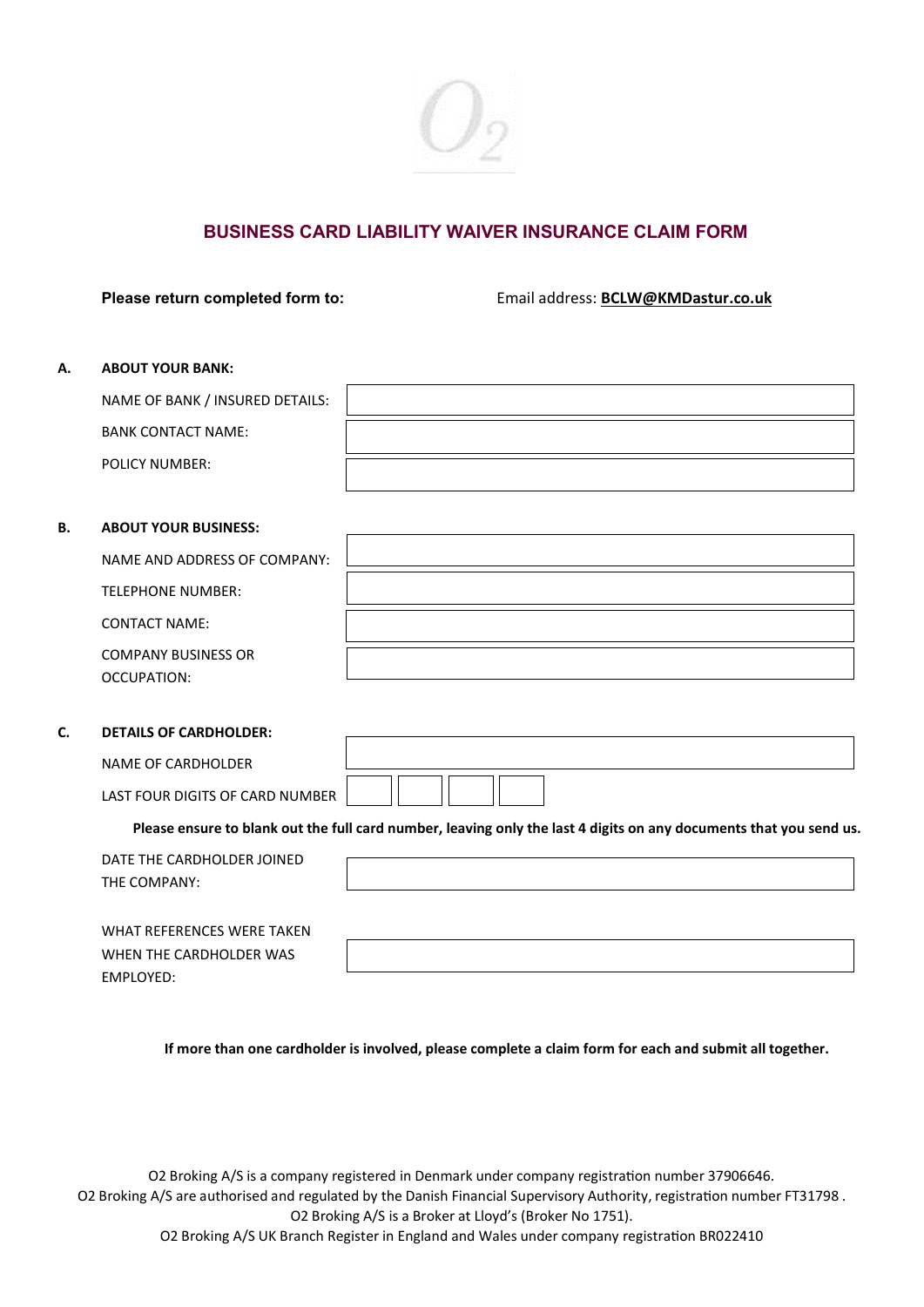

| D. | DETAILS OF CLAIM - PLEASE USE A SEPARATE SHEET IF NECESSARY |  |
|----|-------------------------------------------------------------|--|
|    |                                                             |  |

|    | <b>AMOUNT CLAIMED</b>                              |  |
|----|----------------------------------------------------|--|
|    | <b>CIRCUMSTANCES IN WHICH</b>                      |  |
|    | THE LOSS WAS DISCOVERED                            |  |
|    |                                                    |  |
|    |                                                    |  |
|    |                                                    |  |
|    | DATE THE LOSS WAS DISCOVERED                       |  |
|    | PERIOD OF CARDHOLDER MISUSE                        |  |
| E. | <b>SUMMARY OF CARDHOLDER</b>                       |  |
|    | <b>MISUSE</b>                                      |  |
|    | PLEASE PROVID SUMMARY AND                          |  |
|    | WHAT ACTION HAS BEEN TAKEN<br>TO RECOVER THE LOSS: |  |
|    |                                                    |  |
|    | <b>HAS THE LOSS BEEN</b>                           |  |
|    | REPORTED TO THE POLICE:                            |  |
|    | <b>CRIME REFERENCE NUMBER:</b>                     |  |
|    | DATE REPORTED:                                     |  |
|    | HAS AN ARREST BEEN MADE:                           |  |
| F. | <b>SYSTEM OF CHECKS</b>                            |  |
|    | PLEASE GIVE FULL DETAILS OF                        |  |
|    | THE SYSTEM IN FORCE AT THE                         |  |
|    | TIME FOR CHECKING THE                              |  |
|    | <b>BUSINESS CARD ACCOUNT OF</b><br>THE CARDHOLDER: |  |
|    |                                                    |  |
|    | WHEN WAS THE CARDHOLDER'S                          |  |
|    | ACCOUNT LAST CHECKED AND                           |  |
|    | <b>FOUND IN ORDER:</b>                             |  |
|    | WHO LAST CHECKED THE                               |  |
|    | CARDHODLERS ACCOUNT?                               |  |
|    | PLEASE INCLUDE JOB TITLE                           |  |

HAD PREVIOUS IRREGULARITIES BEEN DETECTED? IF YES, PLEASE GIVE DETAILS:

O2 Broking A/S is a company registered in Denmark under company registration number 37906646.

O2 Broking A/S are authorised and regulated by the Danish Financial Supervisory Authority, registration number FT31798 . O2 Broking A/S is a Broker at Lloyd's (Broker No 1751).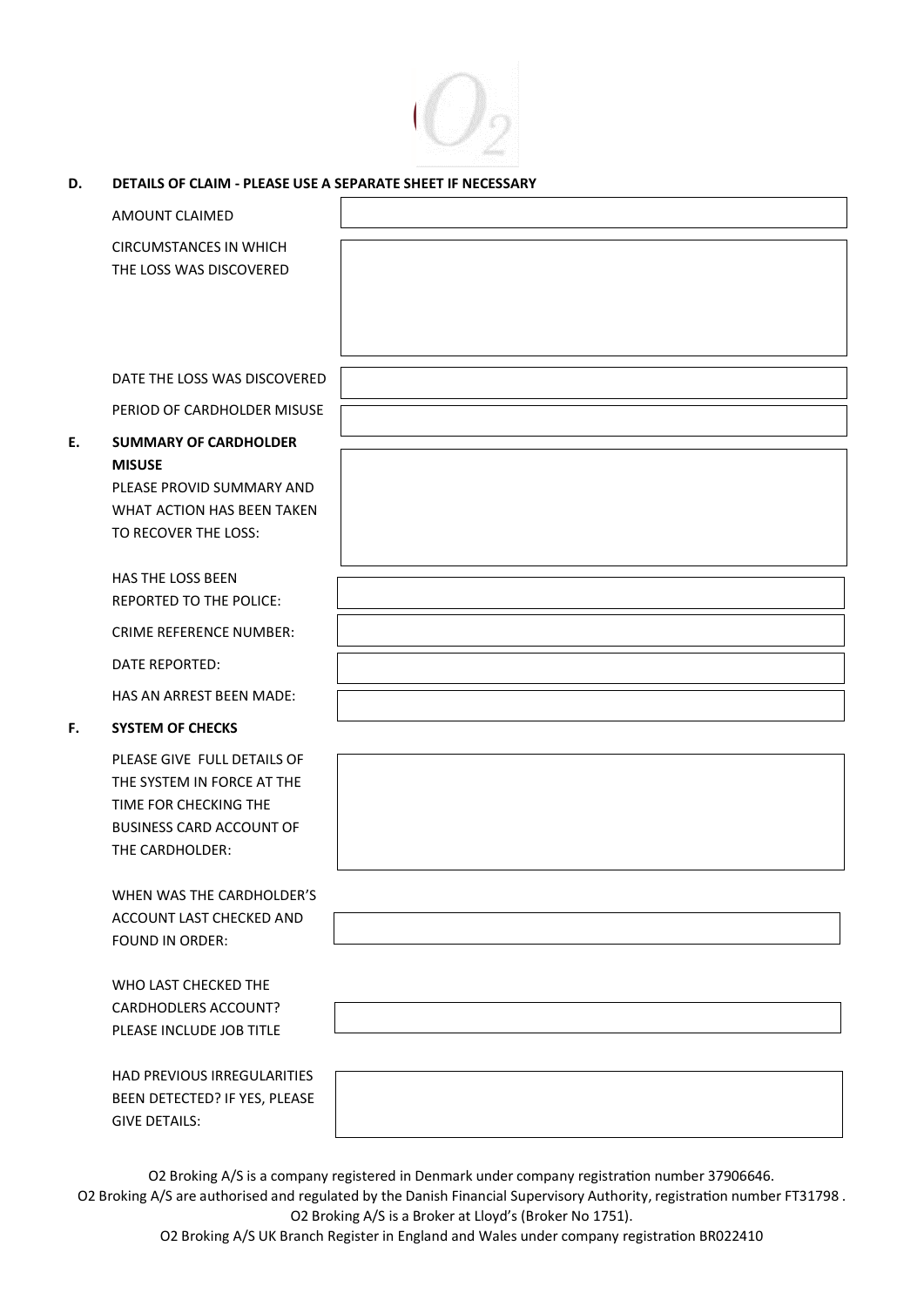

DOES THE CARDHOLDER ADMIT RESPONSIBILITY FOR THE FRAUD? HAS ANY EXPLANATION BEEN GIVEN?

WHAT SUMS ARE DUE TO THE CARDHOLDER FROM THE COMPANY? THESE WILL BE DEDUCTED FROM ANY FINAL SETTLEMENT.

IS THE LOSS COVERED BY ANY OTHER INSURANCE POLICY? IF YES, PLEASE PROVIDE DETAILS OF THE INSURER AND THE POLICY NUMBER:

IS THE CARDHOLDER A MEMBER OF A PENSION OR BENEVOLENT FUND? IF YES, IS ANY REFUND CONTRIBUTION PROVIDED. PLEASE GIVE THE AMOUNT.

HAVE ANY PAYMENTS FOR OUTSTANDING CHARGES BEEN RECEIVED?

# **G. MINIMUM STANDARDS OF CONTROL**

HAS THE CARD BEEN PLACED UPON THE LOST/STOLEN CARD LIST WITH THE BANK:

HAS THE CARDHOLDERS EMPLOYMENT BEEN TERMINATED

| ,我们也不会有什么?""我们的人,我们也不会有什么?""我们的人,我们也不会有什么?""我们的人,我们也不会有什么?""我们的人,我们也不会有什么?""我们的人 |  |  |
|----------------------------------------------------------------------------------|--|--|
|                                                                                  |  |  |

| YES / NO | DATE: |
|----------|-------|
|          |       |
|          |       |

O2 Broking A/S is a company registered in Denmark under company registration number 37906646. O2 Broking A/S are authorised and regulated by the Danish Financial Supervisory Authority, registration number FT31798 . O2 Broking A/S is a Broker at Lloyd's (Broker No 1751).

YES / NO DATE: